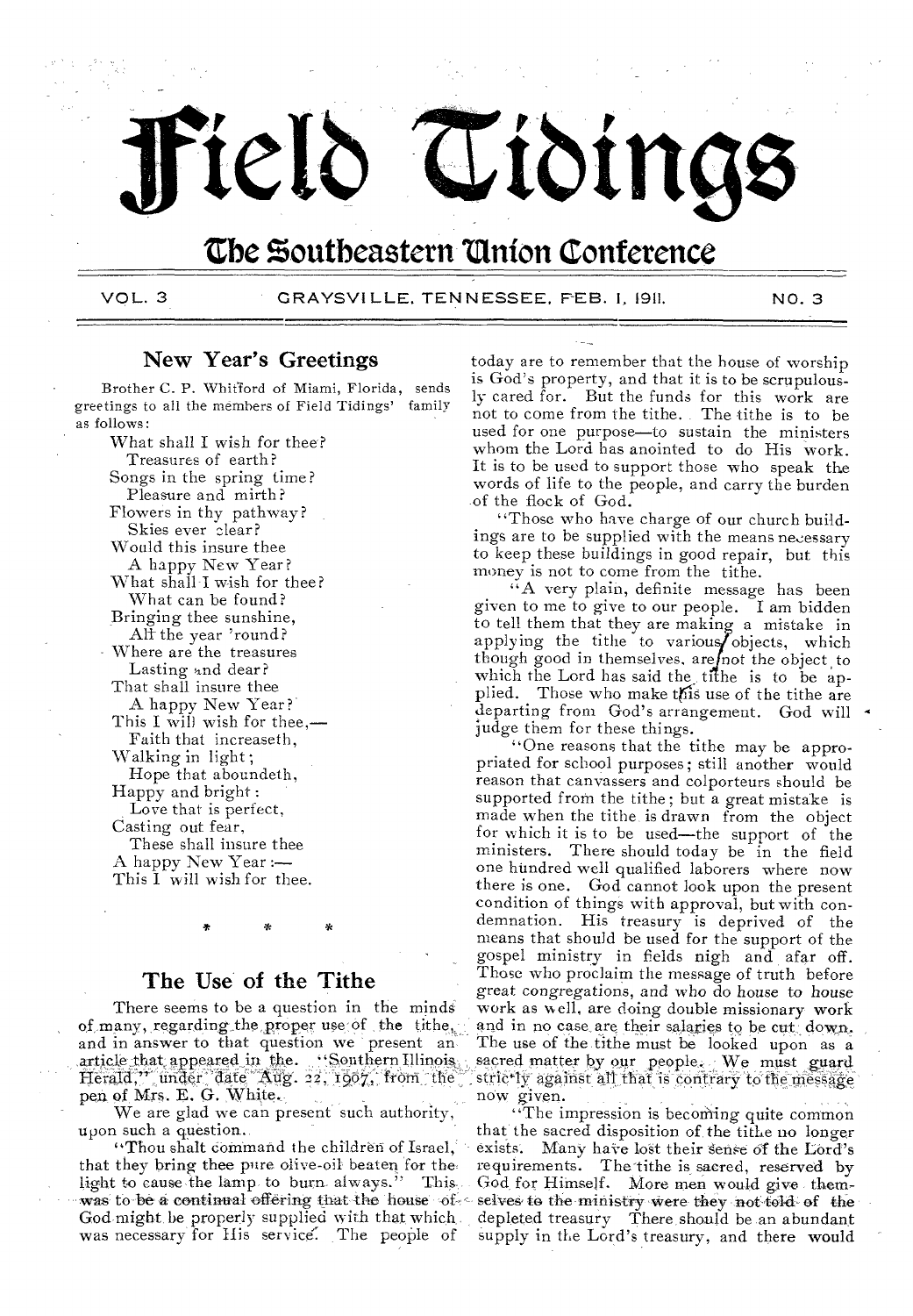be if selfish hearts and hands had not made use of the tithe to support other lines of work, God's reserved resources are to be used in no such haphazard Way. The tithe is the Lord's and those who meddle with it, will be punished with the loss of their heavenly treasures unless they repent."

This is truly a clear and pointed presentation of the subject. The last sentence is surely striking. "Those who meddle with it, will be punished with the loss of their heavenly treasures unless they repent."

The tithe is just as much the. Lord's before it is paid over to the treasurer as afterward, and those who do not pay any tithe are just as surely meddling with it, as the treasurer. Who would misappropriate it?

May God help us all to be faithful.

**\* \*** 

CHAS. THOMPSON.

# **Word from China**

Believing that our readers are interested in. China, especially so since Elder W. A. Westworth is superintendent of the field, I will give some extracts from a- letter received from him somewhat recently. At the time of this letter he was away from home on a long trip. It was written at Pakhoi, Kwangtung, China, at which place he arrived after a stormy voyage.

When Elder Westworth arrived there, he found the plague making havoc in this town. "Thousands," he says, "have perished there." The estimate ran as high as one in seven of all the population. The night before he arrived, the bov of one of our Bible workers died in our chapel compound. The boy was 17 years old, and somewhat wild. He was not a christian. The mother is a consecrated servant of the Lord, and had been raised from an attack of the plague, which had reached such-an advanced stage that no one yet recovered from. She was restored in answer to prayer, and it was the wonder of the town "

Elder Westworth visited the compound and spoke to the people, trusting the promise of God that he should be kept from the plagues. Added to the plague a virulent type of cholera was prevailing, which was taking off many people; as high as from ten to twelve per day.

He told of his trip up the river in a Chinese riverboat some days before, when he visited Brother J. P. Anderson and S. A. Nagai, who are laboring among the Hakka people. In giving a description of what he witnessed as a special feast of the moon he says, "After the moon had risen and was shining in all her glory, a perfect night indeed, out came a couple of fellows with trays set with all the delicacies of a Chinese epicure ; roasted and boiled chickens and ducks, rice, greens, sweets etc. etc. all spread out in their best style. These they offered with many bows to the moon; incense was burned and firecrackers set off. Then came the only sensible part of the whole performance ;—they

ate the feast. Someway or other I could not but think that they had prepared the feast with one thought for the moon and two for themselves ; but after all, brother, it was a sad sight, and when we think of men made in the image of their God, going through such performances, it is awful. Oh, that God 'would give us the mrn and means necessary to carry light to these poor benighted souls, and give them something worth their while!"

He says that wherever he stopped that evening, the people were going through the same demonstrations. "Dear brethren and sisters, do these items 'not thrill our hearts with a desire to increase our liberality in giving that the work may be finished in China, and honest souls be gained for the Master?"

At another time we may give some further extracts from Elder Westworth's letter.

# M. B. VANKIRK. :<br>\* \* .

# **What the Training School Offers**

The Southern Training School offers to the young people of this territory, an opportunity to secure an education based upon the principles laid down in God's work ; with the hope that the'influence of this education will permeate the life of each young person to the fullest possible extent.

The Training School offers a number of well arranged courses of study, the completion of which gives the learner a good foundation for the practical duties of life.

The school year of 1910-11 is half over; there is still opportunity, however, for students who may wish to attend school a part of the year.

The Training School offers a good course in music, both piano and vocal. This course is conducted by a teacher who has had a thorough course in the Atlanta Conservatory of music,

The Southern Training School offers a reasonably well-aranged teachers' course to young people who desire to become teachers. There is a real need of more teachers being developed in this territory. Are there not young men and women who have a desire to prepare themselves for teachers, who may be induced to attend this school? The school will be glad to correspond with any such.

The school calendar for next year is not yet ready for distribution, but the principal of the school will take pleasure in corresponding with students who are looking forward to attending some school in the near future.

M. B. VANKIRK.

# **North Carolina**

### Interesting News

The Union Conference Committee recommends Brother John Allran to labor in North Carolina. Brother Allran's return to his home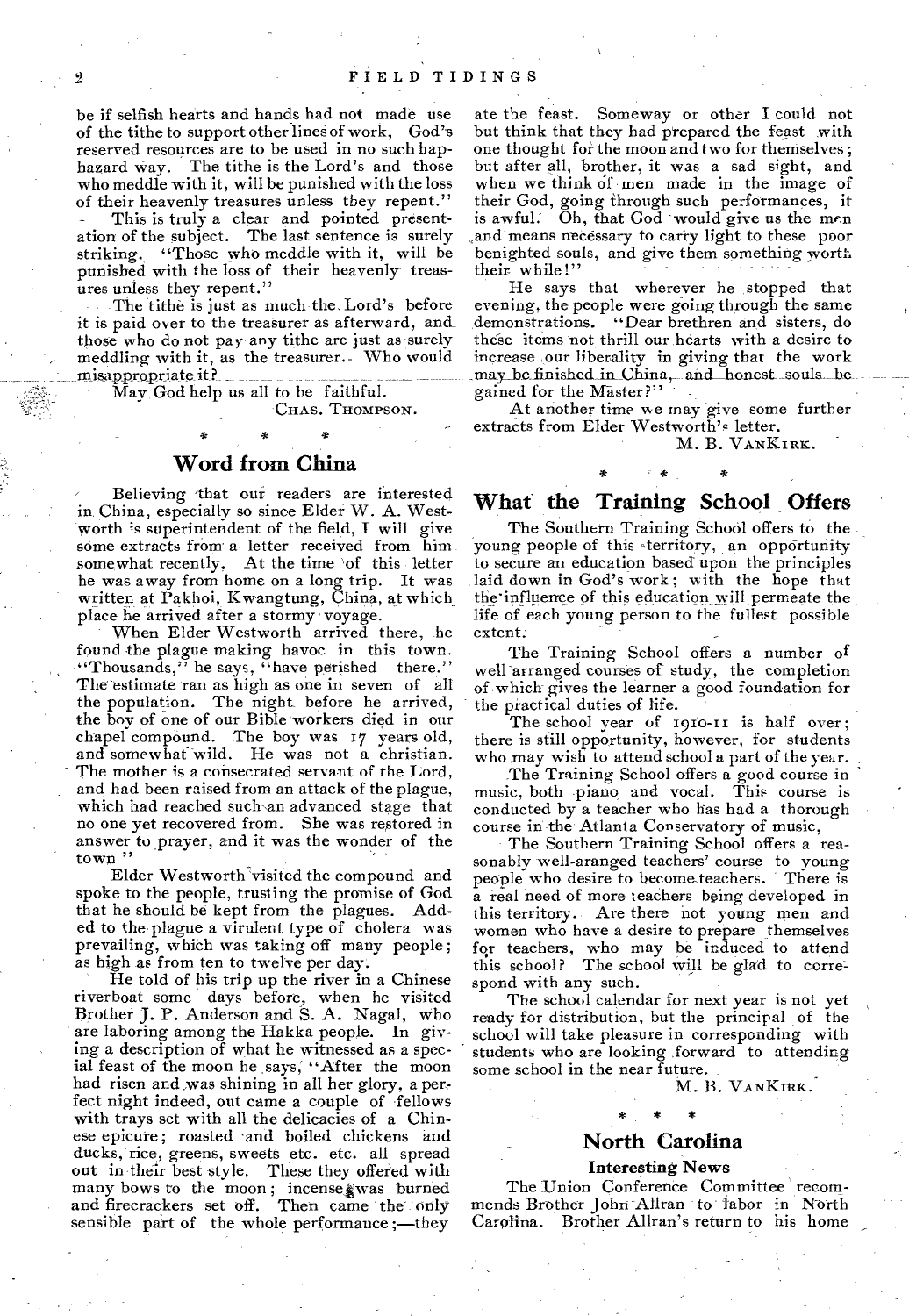conference will be a source of pleasure to his many friends, and will, we believe, be a blessing to the work.

The Canvassers' Institute will be held at Greensboro, March 7-16. We are planning for a very profitable institute and desire to see a large attendance. More particulars will be printed later.

Elder Nash has been holding a series of meetings at Lexington with encouraging success.

Elder Killen reports new believers at High Point, and the prospect there is bright.

Have you used all your Harvest Ingathering Reviews?

Have you sent in the money?

Those who have rot finished their work in behalf of the Harvest Ingathering Campaign, should do so at once so that the money can be forwarded to the mission board.

GEO. M. BROWN.

### South Carolina Items

Brother W. C. Rahn has lately undergone a successful operation at the city hospital in Spartanburg. if able, he will attend the canvassers' institute at Cherokee.

Brother H. S. Swingle, who lately went on a visit to Pennsylvania, is to return soon, and will canvass in South Carolina.

Sister Elizabeth McHugh, lately of Canada, and formerly a Bible worker in South Carolina, has recently returned to our field, and takes up work at Anderson.

Elder Chas. Thompson has promised to be present, at least one week, during our canvassers' institute. We hope for a large attendance. The Cherokee brethren will do all in their power to make it a success. Remember the date, Feb. 5- 15.

The Campobello church are called to mourn the loss, by death, of one of their faithful members,—Sister Sarah Bartholomew, who passed away Jan. 19. Elder E. W. Carey conducted the funeral services.

A comparison of the tithe receipts for the last eighteen months, reveals some very interesting facts; among which the following may be worthy of special mention :

Amount received from July to December, 1909; \$908.30.

Corresponding period r910, \$1570.76

Eight churches have increased their tithe.

Three churches have decreased their tithe.

The largest increase is at Cherokee.

 $\frac{44}{3}$  +  $\frac{44}{3}$   $\frac{44}{3}$   $\frac{44}{3}$   $\frac{44}{3}$   $\frac{44}{3}$   $\frac{44}{3}$   $\frac{44}{3}$   $\frac{44}{3}$   $\frac{44}{3}$   $\frac{44}{3}$   $\frac{44}{3}$   $\frac{44}{3}$   $\frac{44}{3}$   $\frac{44}{3}$   $\frac{44}{3}$   $\frac{44}{3}$   $\frac{44}{3}$   $\frac{44}{3}$   $\frac{44}{3}$ 

The smallest receipts were in September, 1910,  $$71.73$ 

Percent of increase  $61\%$ .

One of two things must be true,-either our brethren made more money this year, or were more faithful in paying tithe; possibly both conditions may obtain, in either case, or<br>both, we rejoice. T. H. JEYS. both, we rejoice.

# The Better Prayer

BY ROBERT DAVIS

- I thank thee, Lord, for strength of arm To win my bread,
- And that beyond my need is meat For friend unfed.
- I thank thee much for bread to live, I thank thee more for bread to give.
- I thank thee, 'Lord, for snug-thatched roof In cold and storm,

And that beyond my need is room For friend forlorn.

I thank thee much for place to rest,

But more for shelter for my guest.

I thank thee, Lord, for lavish love On me bestowed.

Enough to share with loveless folk To ease their load.

Thy love to me I ill could spare,

Yet dearer is thy love I share.

### Items of Interest

Elder G. M. Brown, president of the North Carolina conference ; Elder G. W. Wells, Superintendent of the Asheville mission ; and H. B. Tilden, Field Missionary Agent of the North Carolina conference, called at Graysville on their return from the Bookmens' Convention, and visited the Academy and Sanitarium.

Elder Chas. Thompson was in Graysville a few days last week on his return from the Con vention. This week he goes to Cherokee, South Carolina, to assist in a canvassers' institute, and ten-day meeting, February  $5-15$ . He went by way of Atlanta to visit the Union conference office.

Elder T. H. Jeys, president of the South . Carolina conference, was called home from the  $\epsilon$ Convention in answer to a message announcing the illness of his wife. A card received later reports that she is on the road to recovery, but their baby daughter is now quite ill.

### His First Experience

One of our canvassers, a beginner, has recently completed the following nice little record of his work.

He worked about 330 hours, and delivered 63 copies of "Great Controversy," 9 copies of "Bible Footlights", 2 copies of "Daniel and Revelation", and about  $87$  small books, for all of which he received  $234.60$ , which gave him a profit of \$117.30, or about 35% an hour, the rate of \$3.50 for a day of ten hours.

Do you not think that this is a very good' pools of the good' in the good' in the good' these 161 boOks may do. Now. there are ninety-nine others who ought to be in the canvassing work today, who are bound down to some mechanical employment, that could be done by those who do not know this closing message. Let them do this work. Read Isaiah 61 ;4-6.

A. L. MANOUS.